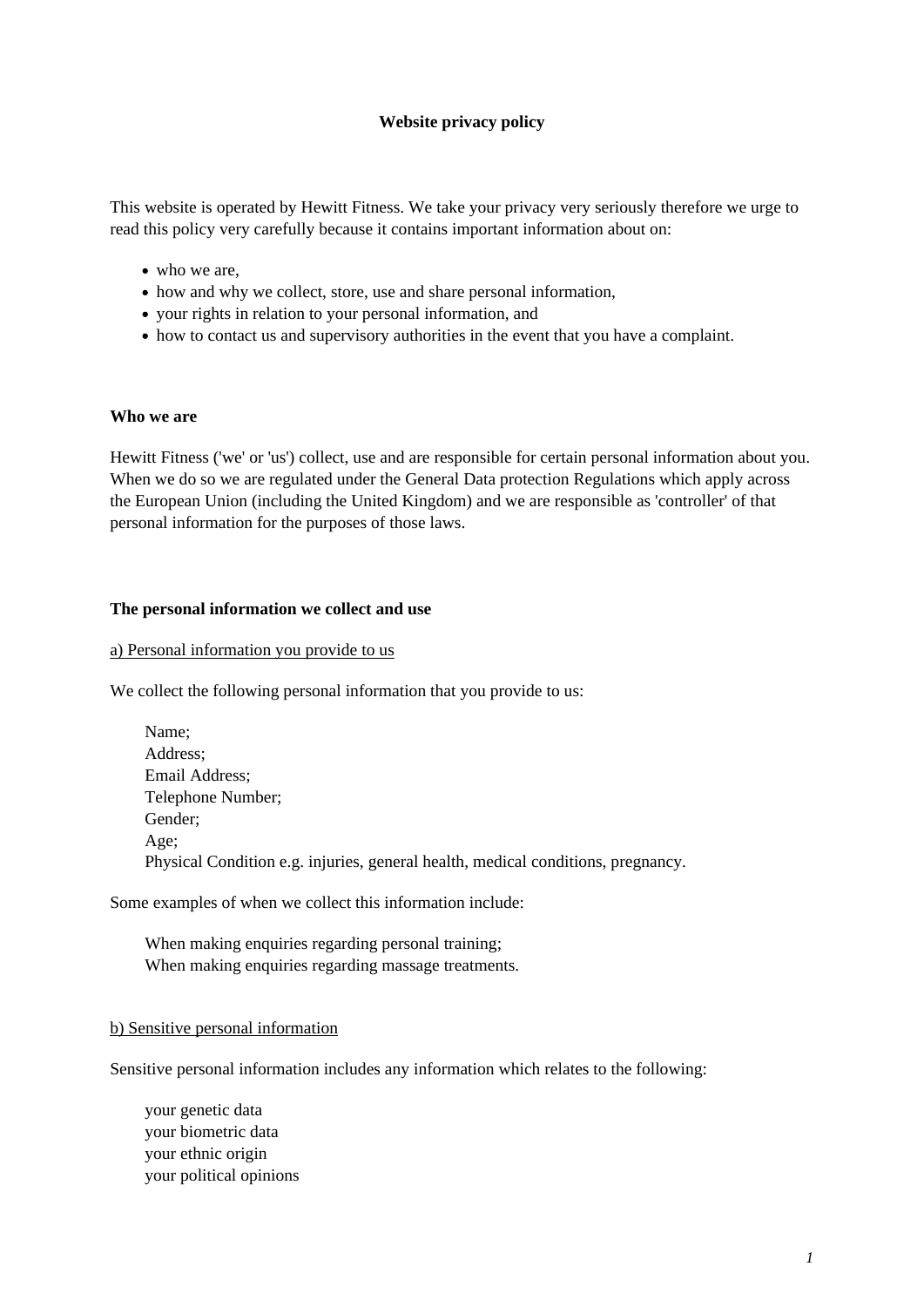your religious beliefs whether you belong to a trade union your physical or mental health or condition your sexual life, and whether you have committed a criminal offence

We may request that you provide sensitive information, but if we do, we will in every instance explain why we are requesting it and how we intent to use it. We will only collect your sensitive personal information with your explicit consent.

Some examples of when we may request sensitive personal information include:

To ascertain if the client is suitable for personal training;

To ascertain if the client is suitable for massage;

#### c) Personal information you provide about third parties

If you give us information about another person, you confirm that the other person has appointed you to act on their behalf and agreed that you:

shall consent on their behalf to the processing of their personal data; shall receive any data protection notices on their behalf; shall consent on their behalf to the transfer of their personal data abroad; and shall consent on their behalf to the processing of their sensitive personal data.

#### **How we use your personal information**

We collect information about our users for the following purposes:

To make initial contact with potential new clients.

#### **Who your information may be shared with**

We may share your information with:

Law enforcement agencies in connection with any investigation to help prevent unlawful activity

We will not share you personal information with any other 3rd parties.

## **Whether personal information has to be provided by you, and if so why**

The provision of the following information is required from you: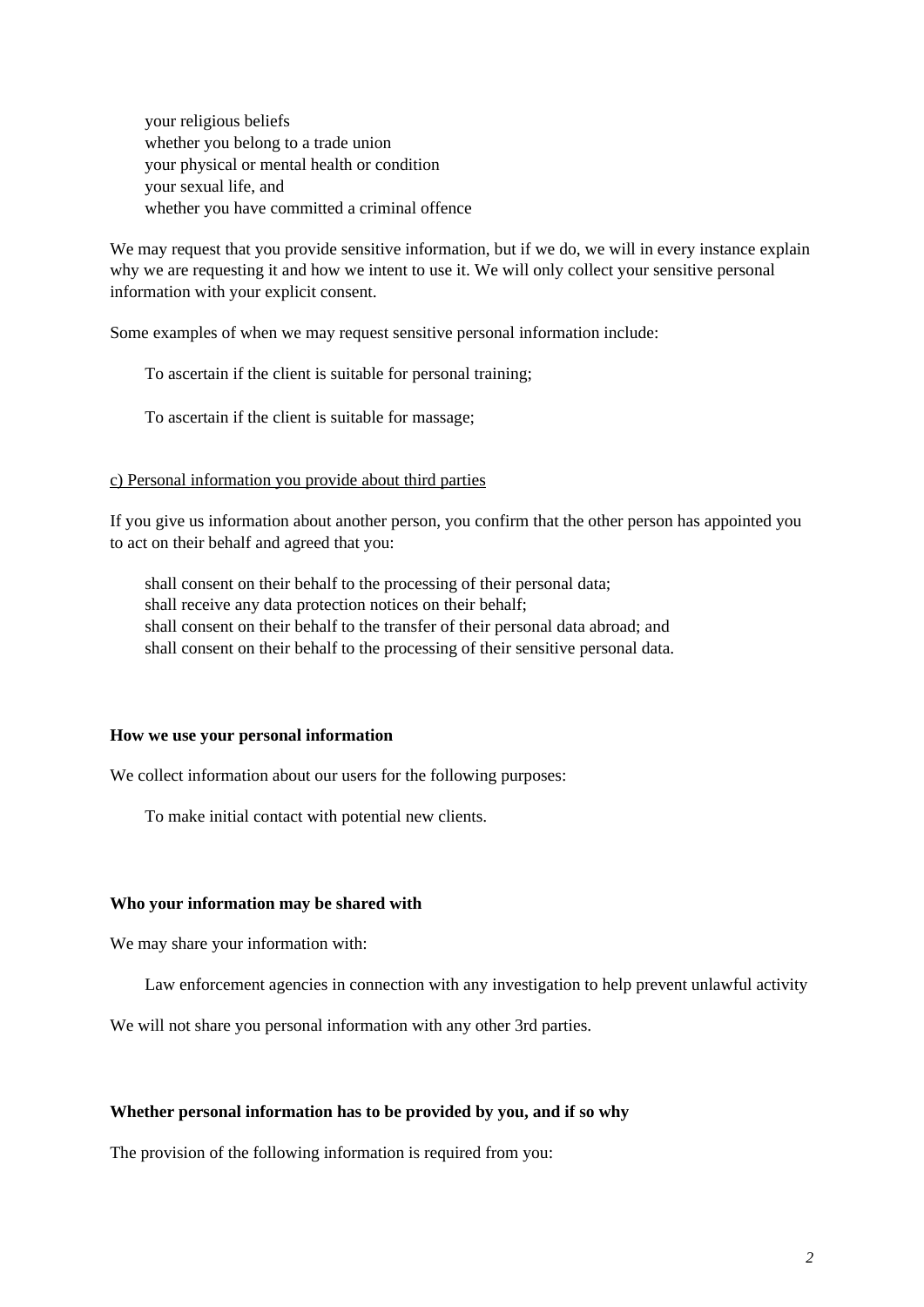Name; Email address; Telephone number.

This is to enable us to do the following:

To respond to your enquiry.

We will inform you at the point of collecting information from you, whether you are required to provide the information to us.

## **How long your personal information will be kept**

We will hold your personal information for the following periods:

The period of time the individual remains a customer of Hewitt Fitness.

These periods are no longer than necessary in each case.

### **Reasons we can collect and use your personal information**

We rely on the following as the lawful basis on which we collect and use your personal information:

The basis on which we process your sensitive information (i.e. special category as in the GDPR) is that:

Processing is necessary to protect the vital interests of the data subject or of another natural person where the data subject is physically or legally incapable of giving consent.

### **Keeping your information secure**

We have appropriate security measures in place to prevent personal information from being accidentally lost, or used or accessed in an unauthorised way. We limit access to your personal information to those who have a genuine business need to know it. Those processing your information will do so only in an authorised manner and are subject to a duty of confidentiality.

We will also use technological and organisation measures to keep your information secure.

We also have procedures in place to deal with any suspected data security breach. We will notify you and any applicable regulator of a suspected data security breach where we are legally required to do so.

Indeed, while we will use all reasonable efforts to secure your personal data, in using the site you acknowledge that the use of the internet is not entirely secure and for this reason we cannot guarantee the security or integrity of any personal data that are transferred from you or to you via the internet. If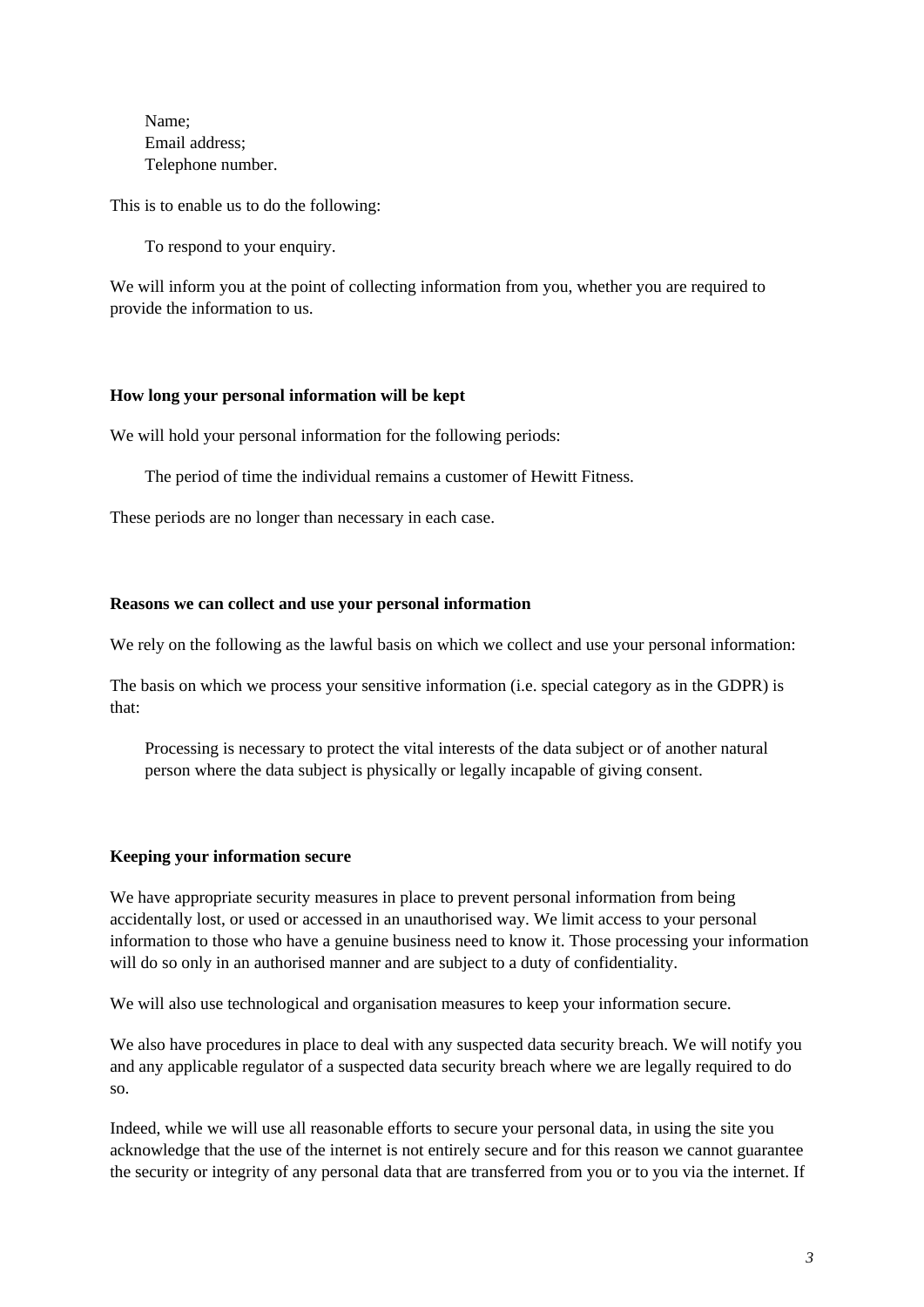you have any particular concerns about your information, please contact us using the details below.

# **Transfers of your information out of the EEA**

We will not transfer your personal information outside of the EEA at any time.

## **What rights do you have?**

Under the General Data Protection Regulation you have a number of important rights free of charge. In summary, those include rights to:

- fair processing of information and transparency over how we use your use personal information
- access to your personal information and to certain other supplementary information that this Privacy Notice is already designed to address
- require us to correct any mistakes in your information which we hold
- require the erasure of personal information concerning you in certain situations
- receive the personal information concerning you which you have provided to us, in a structured, commonly used and machine-readable format and have the right to transmit those data to a third party in certain situations
- object at any time to processing of personal information concerning you for direct marketing
- object to decisions being taken by automated means which produce legal effects concerning you or similarly significantly affect you
- object in certain other situations to our continued processing of your personal information
- otherwise restrict our processing of your personal information in certain circumstances
- claim compensation for damages caused by our breach of any data protection laws

For further informaiton on each of those rights, including the circumstances in which they apply, see the Guidance from the UK Information Commissioner's Office (ICO) on individual's rights under the General Data Protection Regulations

(http://ico.org.uk/for-organisations/guide-to-the-general-data-protection-regulation-gdpr/individual-rig hts/)

If you would like to exercise any of these rights please:

- email, call or write to us
- let us have enough information to identify you
- let us have proof of your identity (a copy of your driving license, passport or a recent credit card/utility bill)
- let us know the information to which your request relates

From time to time we may also have other methods to unsubscribe (opt-out) from any direct marketing including for example, unsubscribe buttons or web links. If such are offered, please note that there may be some period after selecting to unsubscribe in which marketing may still be received while your request is being processed.